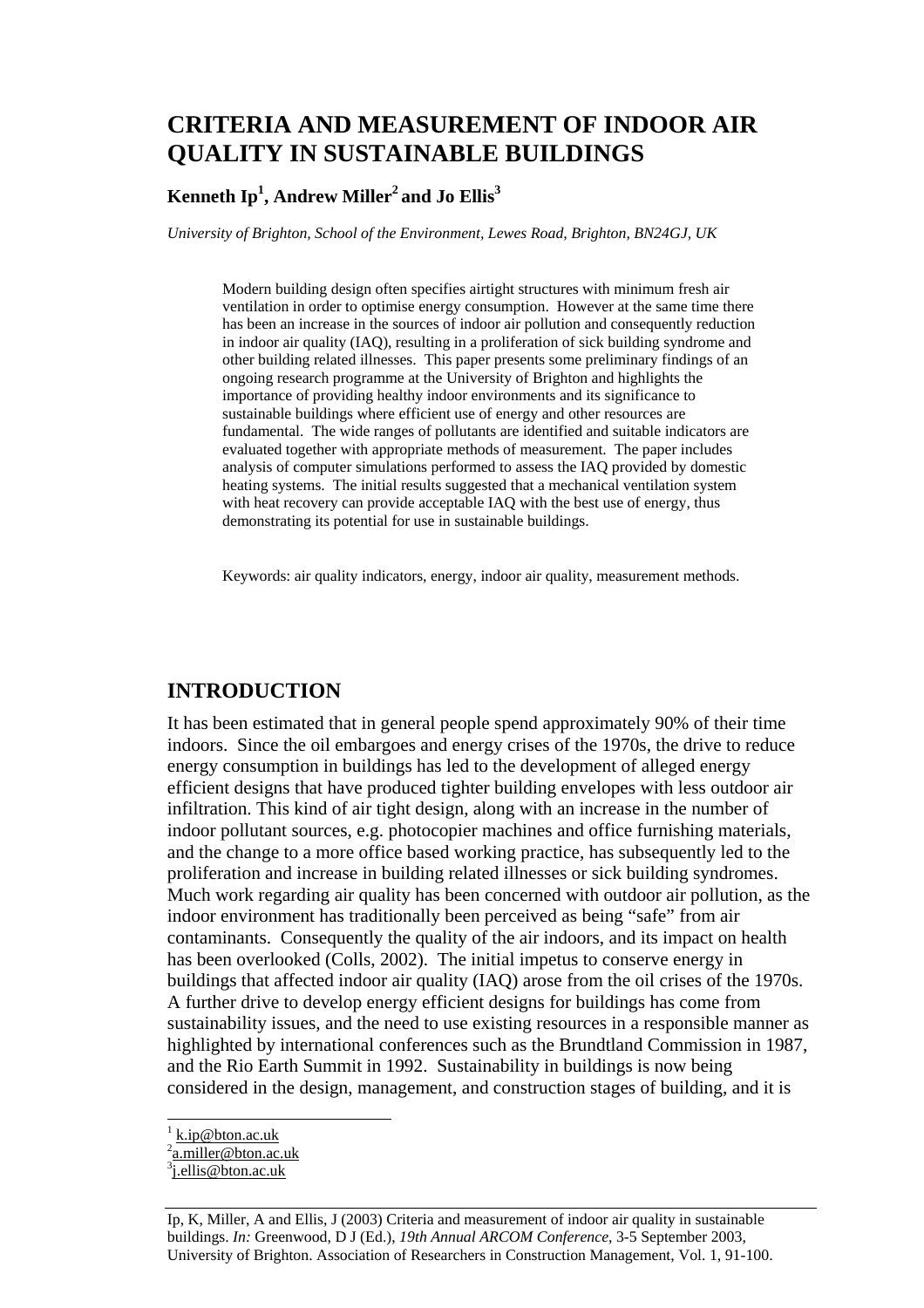also considered in the materials used, the energy requirement and the healthy indoor environment of the whole life cycle of the building. Indoor air quality (IAQ) is an intricate subject because it relates to many parameters, and not solely to one environmental factor. Over nine hundred pollutants have been identified indoors, depending on the activities taking place in the environment (Hays *et al.*, 1995). The majority of people in developed countries spend approximately 90% of their time in an indoor environment; whether it is at work or at home (Colls, 2002). In either environment the occupants need to feel comfortable in terms of temperature, humidity and ambient air quality. The increase in the amount and type of equipment in commercial buildings and residences has increased the amount of pollutant sources found in the indoor space, e.g. photocopiers and printers. Additional pollutant sources include new building materials e.g. MDF, soft furnishings, floor coverings, and decorative coatings, which can emit various chemical compounds into the indoor environment. The occupants of a building are themselves a contributing factor to the IAQ, as they all exhale carbon dioxide, emit metabolic body odours such as perspiration, some smoke, and many use personal hygiene products such as perfume or aftershave. All of which add to the composition of the indoor air. In many work places, energy conservation has been accomplished by reducing the infiltration of outdoor air, and by recirculating air in ventilation systems. Air conditioning or ventilation systems are normally designed to provide the required thermal comfort and the IAQ is often compromised due to the associated energy demand. In many cases the "build tight" principle has created unforeseen issues such as Sick Building Syndrome and Building Related Illness. The aim of the current research at the University of Brighton is to review the main IAQ pollutants, identify and evaluate suitable IAQ indicators, and to propose IAQ criteria for a sustainable building. The measurement methods associated with the identified IAQ indicators are also reviewed and assessed. Taking a three bedroom domestic house as a case study, a computer simulation program was used to optimise the best sustainable option in terms of IAQ and its associated energy requirement. The simulation modelled three heating options: a conventional, low pressure hot water and radiators, central heating system; a mechanical ventilation system without heat recovery and a mechanical ventilation with heat recovery. The results highlighted the need to change the current ventilation design criteria and the advantages of adopting a ventilation system with heat recovery as a more sustainable design.

# **IAQ CRITERIA**

#### **Indoor Pollutants**

A pollutant can be defined as a substance that has the potential to contaminate or cause adverse health effects in living systems. The indoor pollutants and their sources are multiple and varied. Air that enters a building can itself import atmospheric pollutants from outdoors e.g. buildings situated close to busy main roads in urban areas or in city centres. Meteorological factors and ventilation characteristics can influence levels of indoor contaminants by affecting the air change in the building (Yocum and McCarthy, 1991). The concentrations of some outdoor pollutants are normally lower indoors, due to deposition on internal surfaces or chemical reaction throughout the circulation time in the building. However, there are additional sources which can be generated indoors, e.g. mainstream tobacco smoke which has been identified as containing over 4000 carcinogenic, toxic or irritating chemicals many of which have a known health effect (Rothberg *et al..*, 1998). Indoor air pollutants can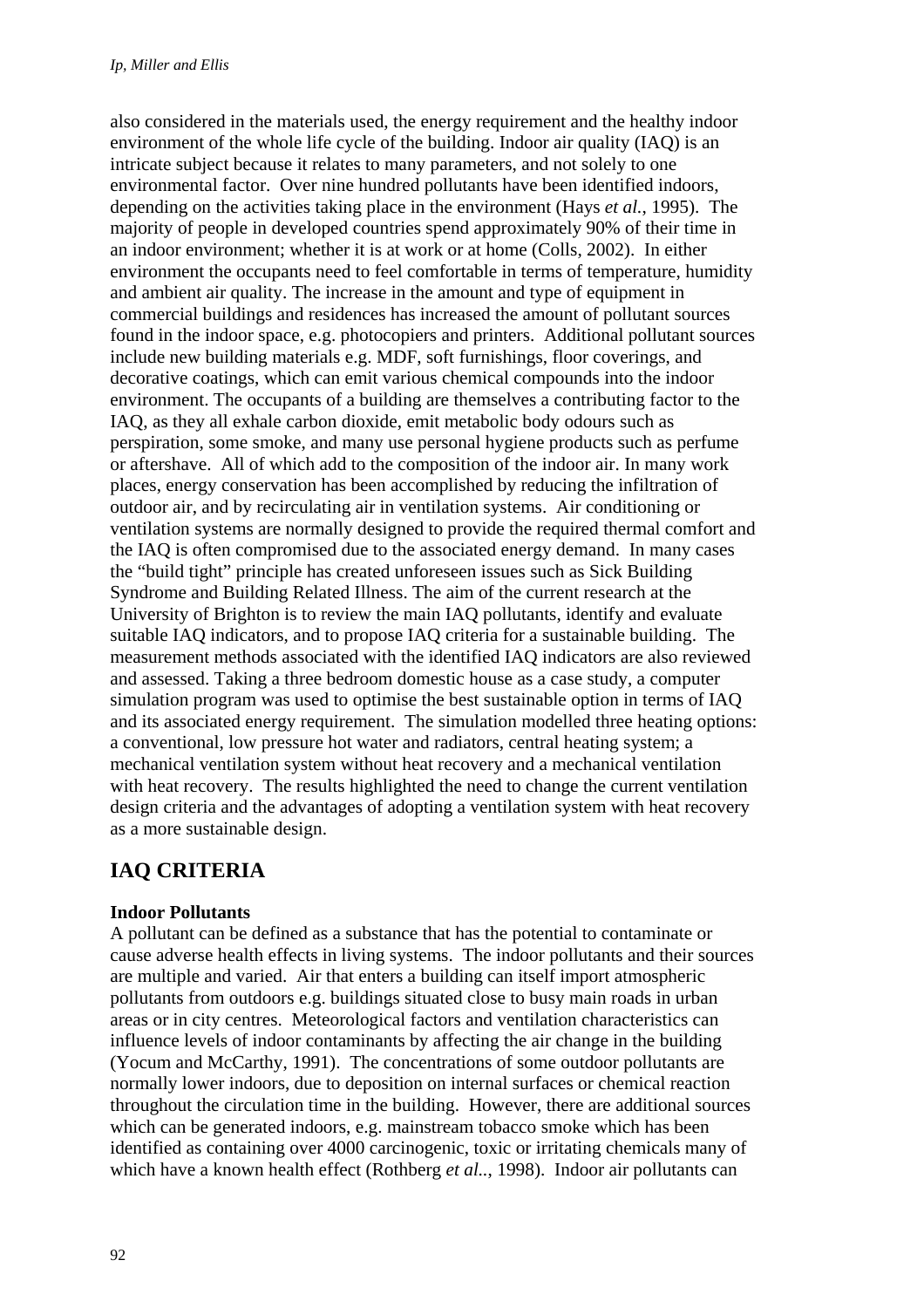be divided into inorganic and organic gases, airbourne particles, and biological air contaminants. A selection of typical pollutants is summarised in Table 1 along with some associated health effects.

| <b>Pollutant</b>                     | <b>Possible</b><br><b>Health</b><br><b>Effect</b> | <b>Emission Source</b>                                                          |  |
|--------------------------------------|---------------------------------------------------|---------------------------------------------------------------------------------|--|
| <b>Gases</b>                         |                                                   |                                                                                 |  |
| Nitrogen oxides                      | Respiratory<br>irritant                           | Fuel combustion.                                                                |  |
| Sulphur oxides                       | Respiratory<br>irritant                           | Fuel combustion.                                                                |  |
| Radon                                | Carcinogen                                        | Diffusion from soil, construction material, cigarettes.                         |  |
| Ozone                                | Respiratory<br>irritant                           | Photocopiers, laser printers.                                                   |  |
| Ammonia                              | Respiratory<br>irritant                           | Metabolic activity, cleaning products.                                          |  |
| Carbon dioxide                       | Simple<br>asphixiant                              | Metabolic activity, combustion, tobacco smoke.                                  |  |
| Carbon monoxide                      | Toxic                                             | Fuel combustion, tobacco smoke.                                                 |  |
| Formaldehyde                         | Irritant                                          | Insulation materials, furnishings, tobacco smoke.                               |  |
| Volatile Organic<br>Carbons          | Compound<br>specific                              | Solvents, paints, adhesives, furnishings, building<br>materials, tobacco smoke. |  |
| <b>Airbourne particles</b>           |                                                   |                                                                                 |  |
| <b>Asbestos</b>                      | Carcinogen                                        | Insulation, fire retardant material.                                            |  |
| PM <sub>10</sub> & PM <sub>2.5</sub> | Respiratory                                       | Smoke (tobacco, combustion)                                                     |  |
| <b>Dusts</b>                         | Respiratory                                       | Household, heavy metals, skin cells.                                            |  |
| <b>Biological</b>                    |                                                   |                                                                                 |  |
| Allergens                            | Allergic<br>reactions                             | Animal dander, plant pollens, insects.                                          |  |
| Bacteria and viruses                 | Morbidity                                         | Occupants, animals, plants, air conditioners.                                   |  |
| Spores (fungi and<br>moulds)         | Allergic<br>reactions,<br>irritants               | Soil, plants, foodstuffs, surfaces.                                             |  |

**Table 1:** Indoor air pollutants

The majority of gases are present as a result of combustion processes. The oxides of nitrogen and sulphur dissolve readily in water to produce corrosive acids, which have a potential for lung damage. There have been indoor studies that have examined a possible link with nitrogen dioxide levels from gas cooking, to impaired respiratory function, especially in vulnerable individuals like asthmatics and young children. One study by Samet and Spengler (1987) found that cooking with gas under normal house ventilation adds 25 ppb to the background nitrogen dioxide level. The background levels vary greatly due to seasonal variations and the traffic density of the area; e.g. levels at a busy kerbside can range from 50 – 60 ppb (Elsom, 1996). However there has been no definite proof of the health risk of nitrogen dioxide exposure from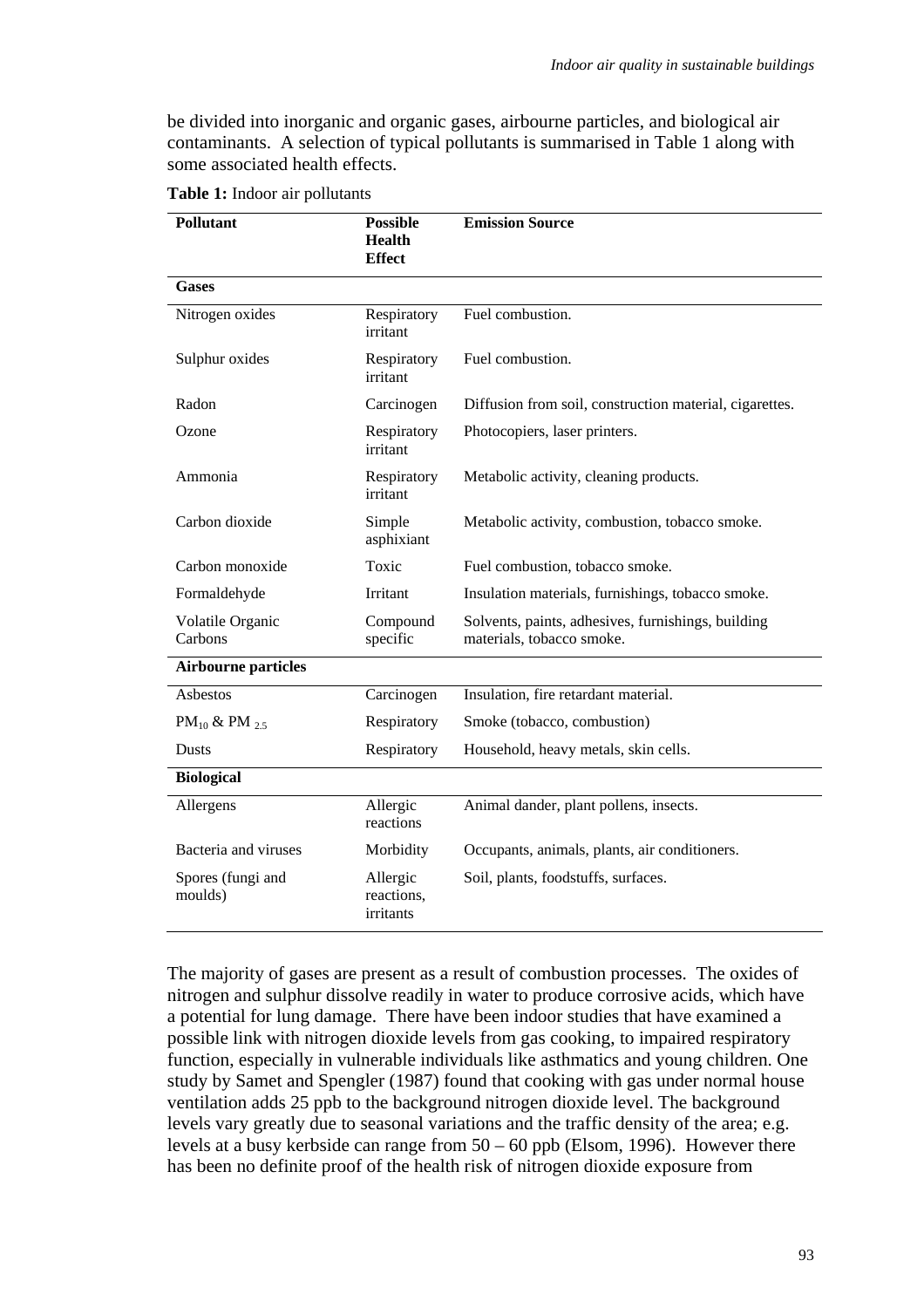cooking mainly due to the difficulty in measuring direct personal exposure, confounding factors and biases (Samet and Spengler, 1991). An important category of gaseous indoor pollutants are volatile organic compounds (VOCs). VOCs are organic compounds with a boiling point at a lower limit of 50 to 100 °C and an upper limit of 240 to 260  $\degree$ C (WHO, 1989). Their low boiling point means that they will readily evaporate into the surrounding air. There are several sources of VOCs indoors including the outdoor air, building materials, furnishings, decorative coatings and adhesives, cleaning agents, microbial sources and building occupants. The concentrations of VOCs vary according to the building characteristics e.g. age, use, refurbishment and urban location. Several hundred VOCs have been recorded in indoor air, of which a relatively small number may have carcinogenic or mutagenic effects, (e.g. benzene found in tobacco smoke) that pose a chronic health risk (Wallace, 1991). However, it must be noted that exposure to high concentrations have produced cancers in laboratory animals and that the human threshold limit value for benzene is only 25 ppm. The acute health effects from exposure to VOCs are suspected to be associated with Sick Building Syndrome (SBS). This is mainly due to the similarity in SBS symptoms and exposure to high VOC concentrations, i.e. headaches, skin, respiratory tract and eye irritation (Jones, 1999).

### **Current Standards**

In the UK there are several standards and guidelines relating to potential human exposure to pollutants that are contained in the Health and Safety Executive Occupational Exposure Limits and the control of Substances Hazardous to Health Regulations. Both of which set maximum time weighted exposure concentrations within the industrial work place. At present in the UK there are no Government standards that explicitly define the levels of pollutants found indoors, but the Department of Health are considering producing guidelines in the future (COMEAP, 2001). The closest guidelines the UK has are those of the Chartered Institute of Building Service Engineers Guide A (CIBSE, 1999) which define acceptable IAQ on a percentage basis depending on occupant perceptions. This has a similar approach to the American Society of Heating, Refrigeration and Air Conditioning Engineers (ASHRAE,) Standard 62 –1989. The European Union (EU) has several Directives, but none are directly concerned with IAQ. The World Health Organization have published guideline concentrations for common indoor pollutants, and are currently in the process of compiling a document relating building occupants to IAQ (Molhave, 2000).

# **IAQ MEASUREMENT**

### **IAQ Indicators**

An ideal IAQ indicator should be able to show acceptable levels of thermal comfort, odour and relative health risk to occupants. Also the indicator should be easily, and simply measured. However, there are many factors that can affect IAQ indicators. These factors include:

- Building type and design
- Activities
- Temperature and air movement
- Relative humidity
- Age of building
- Range and probable concentration of pollutants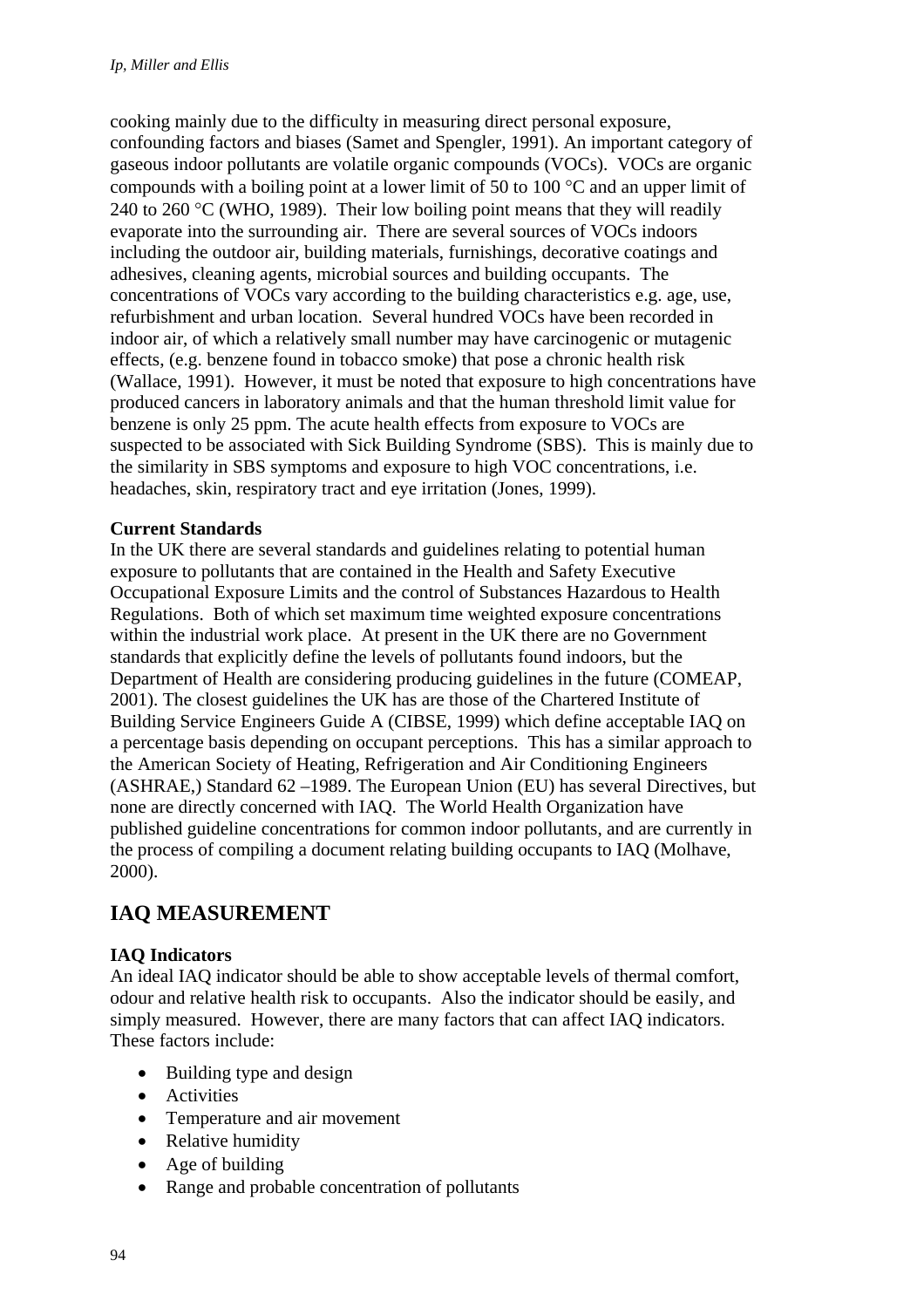- Health risk associated with each pollutant
- Suitable equipment available to measure pollutants, and the cost

Due to the large number of IAQ pollutants, in practice it is not feasible to measure and monitor them all. A compromise that takes into account the factors mentioned above has to be made. For instance as carbon dioxide  $(CO<sub>2</sub>)$  is a respiratory by product its indoor concentration is often used to evaluate IAQ. The recommended concentration of CO2 not to be exceed indoors is 1000 ppm, based on human body odour, and not on adverse health or comfort effects (ASHRAE, 1989). However, concentrations of  $CO<sub>2</sub>$ do not necessarily indicate acceptable air quality, but can indicate the occupancy of the building, the supply rate of outside air required for each individual and the adequacy of the ventilation system. Comfort indicators such as the indoor air temperature and relative humidity are known to influence the perception of air quality by occupants in a building (Fanger, 2000). At present however, there are no agreed pollutants or contaminants that can be described as definite indicators of IAQ; thus reflecting the complexity of the issue. Compounds (or groups of pollutants) that can be considered as key IAQ indicators are gases and volatile substances. Of which, the majority of research in commercial buildings has focused on carbon dioxide, VOCs or a combination of both. Studies in residential buildings additionally have included formaldehyde, nitrogen dioxide, house dust mites, bacteria and fungi as key IAQ indicators (Berry *et al.*, 1996). It is more rational to identify the key parameters that can be sensibly, and readily monitored with equipment and technology that is presently available. The equipment currently available can contain several sensors e.g. temperature, relative humidity, carbon dioxide, and multi-gas monitors for VOCs, and carbon monoxide etc. Mixed gas sensors or IAQ sensors vary in the way they detect the gases. Many commercially available IAQ sensors are based on tin oxide gas sensors, which detect the gas due to a change in electrical conductivity in the sensor surface. There are expensive multi-gas sensors that use a photo-acoustic method to measure the gas. There is a range of IAQ sensors available, many of which can take readings in real time and can be linked to a computer. The cost of the equipment can range from hundreds to thousands of pounds. The more representative IAQ indicator ideally should sense comfort parameters in addition to multi-gas concentrations. The readings measured should be logged continuously to obtain a range of measurements, the output should be easy to interpret, and without excessive cost.

#### **IAQ Measurement**

The main objective in measuring IAQ is to assess any actual or suspected risk to occupant health. The measurement itself encompasses the sampling of the pollutant and the subsequent analytical or monitoring method. Air quality can be described quantitatively by measuring the concentrations of substances in the air, or qualitatively by the perceived view of the individuals inhaling the air (Yocum and McCarthy, 1991).There are numerous analytical procedures for physically measuring IAQ parameters, and several subjective techniques as shown in Figure 1.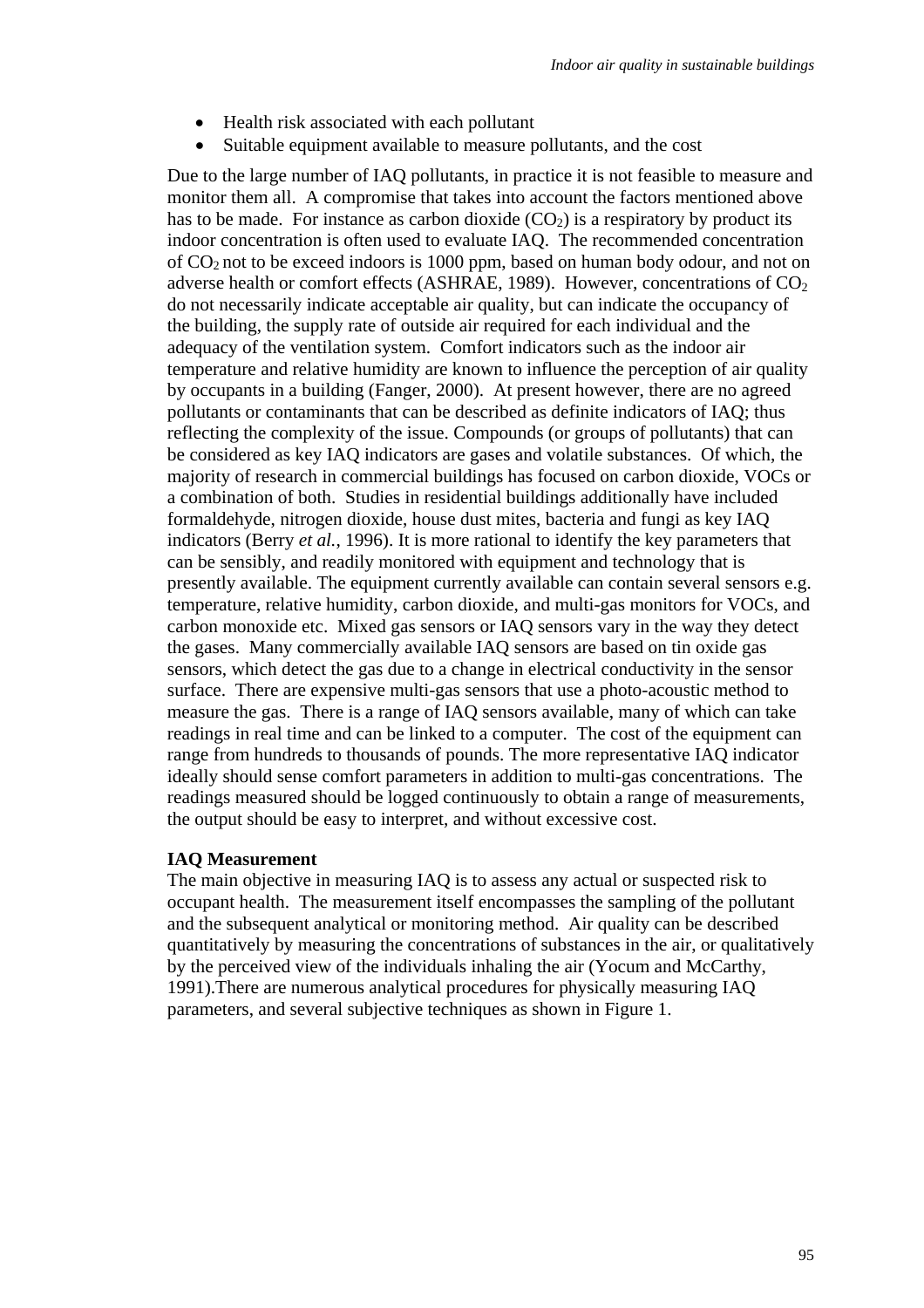

**Figure 1**: Outline of measurement methods

Some physical IAQ parameters such as temperature and relative humidity are recorded fairly simply. The detection of gases involves sampling the gas and its ensuing measurement. This can be done by sampling and chemically analysing what has been collected, or by monitoring, where a sample is collected and analysed electronically. Several of the IAQ pollutants can be recorded either way, e.g. VOCs can be sampled using active adsorbents (such as Tenax), thermally desorbed and analysed by a chromatographic or spectroscopic methods (Hollender *et al..*, 2002). A more dynamic real time analysis of VOCs can be performed using photoacoustic techniques (Rey and Velasco, 2000). IAQ audits and surveys can be useful as a scoping tool in initial IAQ investigations where there has been a complaint or problem. The technique using trained observers has been pioneered by Fanger (1988) allows air pollution and sources to be quantified by the olf and decipol units. One olf is the emission rate of bioeffluent air pollutants from a standard person, and a decipol is the pollution caused by one olf, with a ventilation of 10 l/s (Fanger, 1988). However, due to the subjective nature of such methods, it may be more meaningful in IAQ investigations to additionally measure physical parameters (Bluyssen *et al.*, 1996).

#### **Practicality of measurement**

The practicality of the measurement techniques needs to be taken into account. For example, in the case of the measurement of VOCs, the majority of methods require some type of spectroscopic analysis away from the monitor site. The time taken to measure the pollutant concentration is important. In situ measurements in real time are a more useful representation of the indoor air quality in order to detect if any action is required. This is opposed to taking samples that have to be removed from the sensor, and analysed in a laboratory. There are products on the market that are able to measure multiple parameters, e.g. carbon dioxide, carbon monoxide, VOCs, temperature and humidity. The prices for such monitoring equipment range from hundreds to thousands of pounds. Such equipment may be applicable for a commercial building, but will be beyond the budget for most homeowners. Air quality additionally has a perceived aspect which measuring physical parameters does not always indicate, e.g. organic solvents can be detected by the olfactory senses at very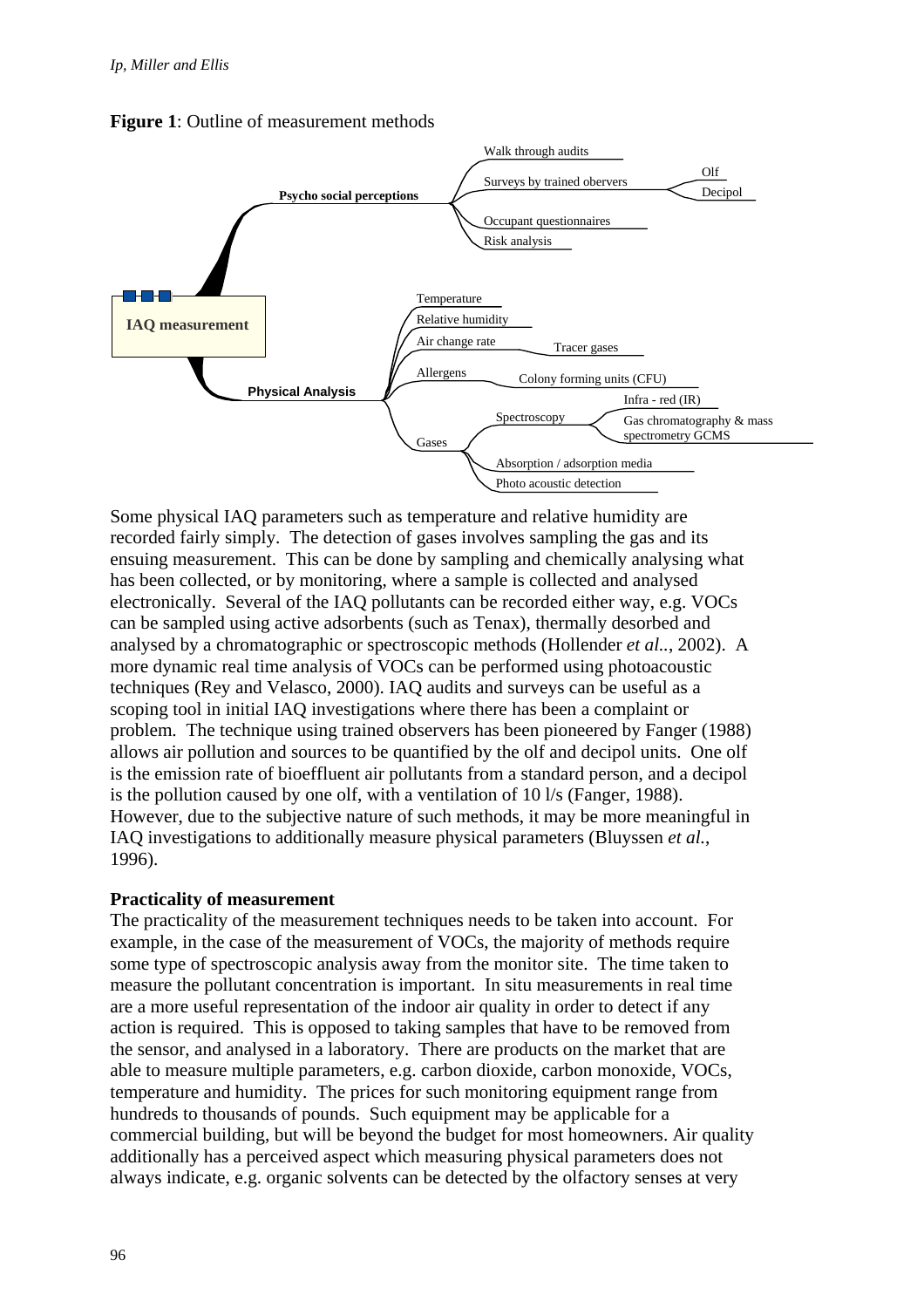low concentrations that pose no significant health risk. The sensitivity of individual smell and taste is itself a variable, as some individuals are more sensitive than others are. This again highlights the difficulty in assessing and measuring IAQ.

## **ACCEPTABLE IAQ IN SUSTAINABLE BUILDINGS**

The importance of building ventilation is paramount to IAQ. The aim if the current research is to explore a ventilation strategy that can be adopted for a sustainable building - one that has acceptable IAQ. A computer simulation program was used to compare the IAQ with improved ventilation and its associated energy requirement. The software used was APACHE (Application Program for Air-conditioning and Heating Engineers), which contains a thermal simulation component. The residence studied was a generic three bedroom detached house with living and dinning room. The simulation was run over an entire heating season, October to March to measure the heating energy demands of the model house. The program allows a HVAC system to be constructed from a selection of generic HVAC plant. This was incorporated into the simulation as an optional heating system (see Figure 2).

**Figure 2:** A schematic of the mechanical ventilation system used



The air change rate in air changes per hour (ACH) was initially varied to demonstrate the expected response of the heating energy requirement. Three cases study models were chosen to compare the energy associated with IAQ. Each of the models represented different ventilation strategies, they are:

Model 1 - Natural ventilation with a conventional central heating system.

Model 2 - Mechanical ventilated without a heat recovery.

Model 3 - Mechanical ventilated with a heat recovery.

The ventilation strategy simulations are summarised in Table 2.

| Model                  |    |  |
|------------------------|----|--|
| Room Temperature °C    | 21 |  |
| Natural ventilation    | X  |  |
| Mechanical ventilation |    |  |
| Heat recovery          |    |  |

**Table 2:** Ventilation strategies.

# **RESULTS AND DISCUSSION**

The IAQ for each model was based on carbon dioxide as a convenient indicator, and was based an overnight four-person bedroom occupancy.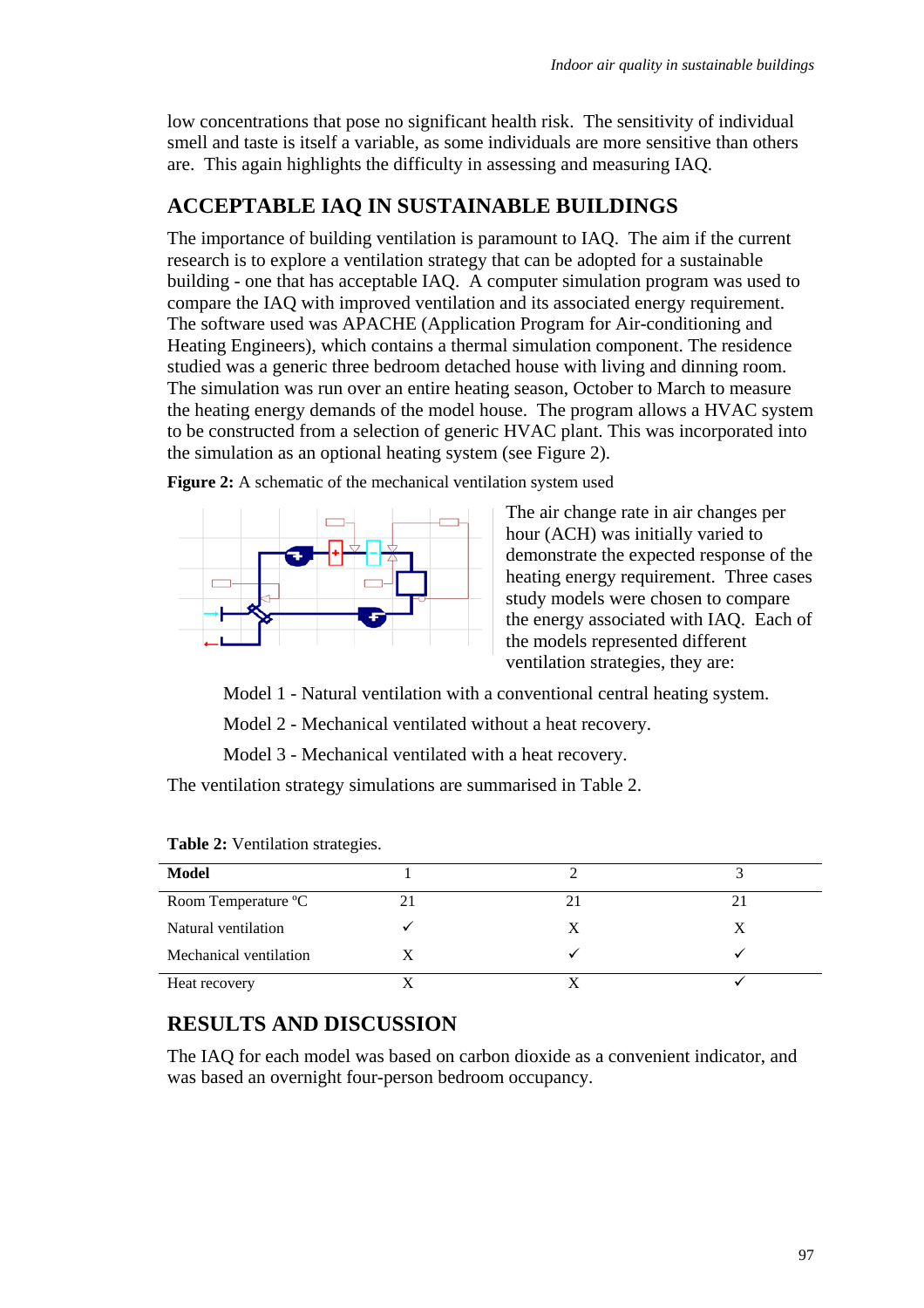0



Figure 4 shows the results of the thermal simulations in the variation of heating energy requirements of each of the models at different ventilation rates.Analysis shows, model 3 with heat recovery proved to be the least energy intensive heating system, with model 1 having the highest energy demand. This suggests that using mechanical

0 0.25 0.5 1 3 ACH

 $-HVAC$  and  $HR -$  nat vent  $\rightarrow$  -HVAC no HR



**Figure 5**: Energy vs ventilation rates and percentage window openings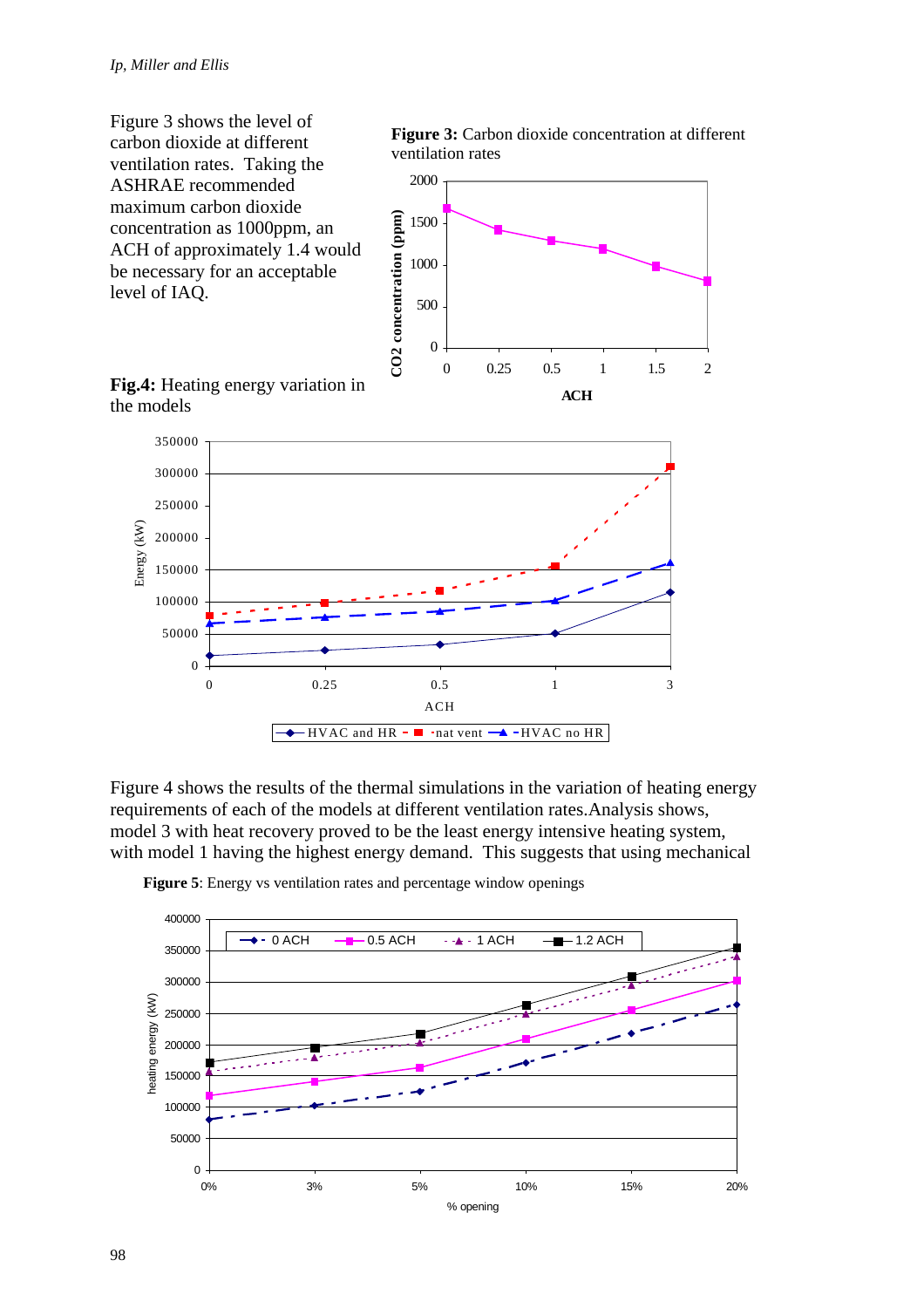ventilation with heat recovery system instead of a conventional heating system or a combination of both is a more sustainable design option. To illustrate the effect of natural ventilation has on the energy demand, simulations were run varying the ventilation with different percentage window openings and ACH (see Figure 5). This also showed an expected increase in heating energy with greater window openings and a greater air change rate due to an increase in heat energy required to compensate for the influx of cold outside air. A window opening at around 10% is enough to approximately double the energy. The simulations with closed windows, and zero air change rate demonstrated the baseline-heating requirement due to natural infiltration. The simulations depicted the relationship between incoming air and energy. The relationship between IAQ and energy follows that; the greater amount of incoming fresh air provides the higher IAQ. This is a simplification as there are several factors that contribute to IAQ, such as the concentration and variation of internal pollutant sources, room temperature and relative humidity. However it was shown that using 1.4 ACH as a benchmark an acceptable level of IAQ could be maintained. Natural ventilation, relying on window opening, although capable of providing good IAQ is not the best strategy in terms of cost in comparison to a mechanically ventilated system. The most sustainable ventilation strategy was a mechanical ventilated system with heat recovery, as it required the less that half of the energy demand of a naturally ventilated system with comparable IAQ.

### **CONCLUSIONS AND FUTURE WORK**

This research sets out to establish representative IAQ indicators and to review and identify IAQ criteria for the design of buildings. Currently there are no clear IAQ standards suitable for buildings in the UK. Carbon dioxide is a general IAQ indicator of building occupancy, but it cannot indicate if there is a problem with less benign IAQ contaminants such as VOC emissions, which are related to several building conditions. The review of IAQ measurement showed that the measurement techniques and equipment are inadequate and more integration of indicator parameters, in addition to thermal and humidity sensors, is necessary to reflect the IAQ that has to reflect the type and usage of the building being monitored. The equipment also needs to be affordable to the majority of would be users. The ideal scenario for good quality indoor air is to have a ventilation system that is able to provide thermally treated fresh air, but has a low energy demand. Preliminary investigations have showed that the use of typical design of one air change per hour is inadequate. The use of mechanical ventilation with heat recovery for higher ventilation rate is a most sustainable of the options considered. In order to assess the IAQ at different locations of the building the development of computer simulation is necessary. Further investigation can then be undertaken to represent the dynamic ventilation behaviour of the building. The current research represents the preliminary study of an The on-going research to evaluate the relationship between IAQ and energy use of buildings will include the development of this simulation and further investigation can then be undertaken

### **REFERENCES**

ASHRAE. (1989). *ASHRAE Standard 62-1989: ventilation for acceptable indoor air quality*, ASHRAE, Atlanta, USA.